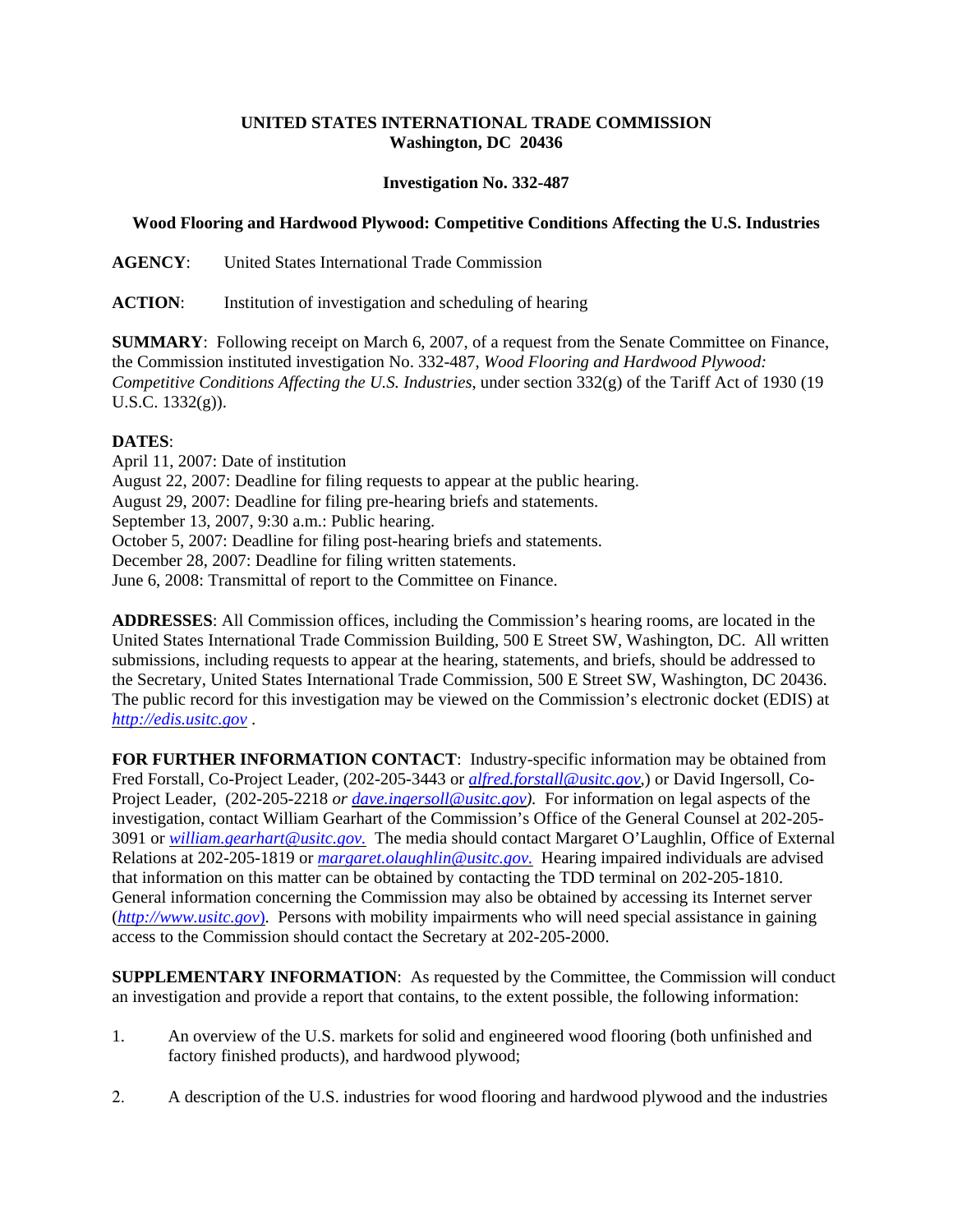in the principal countries (including Canada, China, Brazil, Indonesia, Malaysia, and Russia) supplying the U.S. market, including trends in production, capacity, employment, and consumption;

- 3. An examination of U.S. trade patterns and the factors affecting trade patterns, including tariffs and other border measures;
- 4. An analysis of the factors affecting the competitive position of U.S. producers and the principal foreign suppliers to the U.S. market including raw materials, illegal logging, technological capabilities, labor practices, environmental policies, government programs, and substitutes for wood flooring and hardwood plywood;
- 5. Views of industry, homebuilders, importers and other interested parties on developments in the supply of and the demand for wood flooring and hardwood plywood, including the effect of imports and substitutes for each product.

As requested by the Committee, the Commission will provide its report no later than June 6, 2008.

**PUBLIC HEARING:** A public hearing in connection with this investigation will be held beginning at 9:30 a.m. on September 13, 2007, at the United States International Trade Commission Building, 500 E Street SW, Washington, DC. All persons have the right to appear by counsel or in person, to present information, and to be heard. Requests to appear at the public hearing should be filed with the Secretary not later than the close of business (5:15 p.m.) on August 22, 2007, in accordance with the requirements in the "Submissions" section below. Any pre-hearing briefs or statements should be filed not later than 5:15 p.m., August 29, 2007. The deadline for filing post-hearing briefs and statements is 5:15 p.m., October 5, 2007. In the event that, as of the close of business on August 22, 2007, no witnesses are scheduled to appear at the hearing, the hearing will be cancelled. Any person interested in attending the hearing as an observer or non-participant may call the Secretary (202-205-2000) after August 22, 2007, to determine whether the hearing will be held.

**WRITTEN STATEMENTS**: In lieu of or in addition to participating in the hearing, interested parties are invited to submit written statements concerning this investigation. All submissions should be addressed to the Secretary, and should be received no later than the close of business on December 28, 2007. All written submissions must conform with the provisions of section 201.8 of the *Commission's Rules of Practice and Procedure* (19 C.F.R. 201.8). Section 201.8 of the rules requires that a signed original (or a copy designated as an original) and fourteen (14) copies of each document be filed. In the event that confidential treatment of the document is requested, at least four (4) additional copies must be filed, in which the confidential information must be deleted. The Commission's rules do not authorize filing submissions with the Secretary by facsimile or electronic means, except as permitted by section 201.8 of the *Commission's Rules of Practice and Procedure* (19 C.F.R. 201.8) (See Handbook for Electronic Filing Procedures,

http://www.usitc.gov/secretary/fed\_reg\_notices/rules/documents/handbook\_on\_electronic\_filing.pdf

Any submissions that contain confidential business information must also conform with the requirements of section 201.6 of the *Commission's Rules of Practice and Procedure* (19 C.F.R. 201.6). Section 201.6 of the rules requires that the cover of the document and the individual pages be clearly marked as to whether they are the "confidential" or "nonconfidential" version, and that the confidential business information be clearly identified by means of brackets. All written submissions, except for confidential